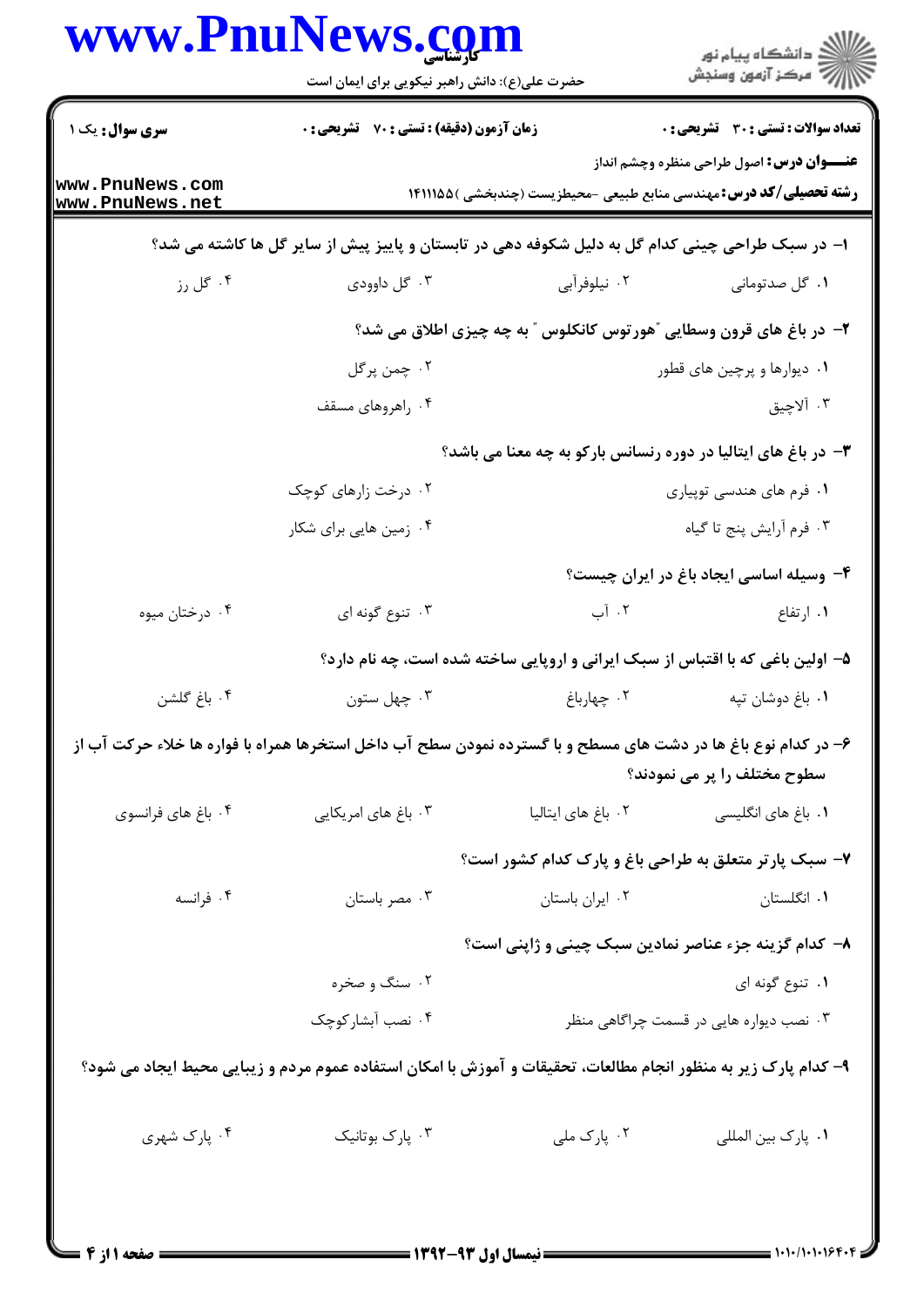|                                    | www.PnuNews.com<br>حضرت علی(ع): دانش راهبر نیکویی برای ایمان است                                             |                                                                           | ڪ دانشڪاه پيام نور<br>//> مرڪز آزمون وسنڊش       |
|------------------------------------|--------------------------------------------------------------------------------------------------------------|---------------------------------------------------------------------------|--------------------------------------------------|
| <b>سری سوال : ۱ یک</b>             | <b>زمان آزمون (دقیقه) : تستی : 70 گشریحی : 0</b>                                                             |                                                                           | <b>تعداد سوالات : تستي : 30 ٪ تشريحي : 0</b>     |
| www.PnuNews.com<br>www.PnuNews.net |                                                                                                              | <b>رشته تحصیلی/کد درس:</b> مهندسی منابع طبیعی -محیطزیست (چندبخشی )۱۴۱۱۱۵۵ | <b>عنـــوان درس:</b> اصول طراحی منظره وچشم انداز |
|                                    |                                                                                                              | 11- كدام منطقه زير از نظر گونه كنار Ziziphus spina غنى تر مى باشد؟        |                                                  |
| ۰۴ زاگرسی                          | ۰۳ ایران توران دشتی                                                                                          | ۰۲ خلیجی                                                                  | ٠١ ايران توران كوهستاني                          |
|                                    | ۱۲– کدام چوب زیر از انواع سست ترین چوب های نرم بوده و از مشخصات آن، میخ را خوب نگه می دارد و بوی مطبوعی دارد |                                                                           | می باشد؟                                         |
| ۰۴ داگلاس فر                       | ۰۳ کاج زرد                                                                                                   | ۰۲ سرو                                                                    | ۰۱ سدر                                           |
|                                    |                                                                                                              |                                                                           | ۱۳- نام دیگر کلینکر Clinker چیست؟                |
| ۰۴ آجرسوخته                        | ۰۳ آجر سفت                                                                                                   | ۰۲ آجر چینی                                                               | ۰۱ آجر نرم                                       |
|                                    |                                                                                                              | ۱۴– ساده ترین سیستم برای ایجاد یک سطح مسطح افقی چیست؟                     |                                                  |
|                                    | ۰۲ سیستم سازه توده ای                                                                                        |                                                                           | ۰۱ سیستم سازه طره ای                             |
|                                    | ۰۴ سیستم دال های سازه ای                                                                                     |                                                                           | ۰۳ سیستم تیر و تخته                              |
|                                    | ۱۵– کاشت کدام گونه از گیاهان به عنوان اهمیت دادن به خط حریم و مالکیت برای بادشکن به کار می روند؟             |                                                                           |                                                  |
| ۰۴ شمشادها                         | ۰۳ گیاهان یکساله                                                                                             | ۰۲ پهن برگان                                                              | ۰۱ سوزنی برگان                                   |
|                                    | ۱۶- به روشی که هدف طراح یا کارفرما قرار دادن بنا در مرکز چشم انداز باشد، چه نامیده می شود؟                   |                                                                           |                                                  |
| ۰۴ کادر دادن به بنا                | ۰۳ شکست یکنواختی                                                                                             | ۰۲ قاب نما کردن نما                                                       | ۰۱ حريم خلوت                                     |
|                                    |                                                                                                              | ۱۷- کدام عنصر در کودهای گاو و اسب، بسیار زیاد می باشد؟                    |                                                  |
| ۰۴ نيتروژن                         | ۰۳ کلسیم                                                                                                     | ۰۲ فسفر                                                                   | ۰۱ پتاسی <sub>م</sub>                            |
|                                    | ۱۸– فاصله مناسب یک منطقه مسکونی تا پارک حدوداً چقدر می باشد و با توجه به کدام فاکتور تعیین می گردد؟          |                                                                           |                                                  |
|                                    | ۰۲ حداکثر ۳۰ دقیقه ـ جمعیت مسکونی (به ۱۰۰۰نفر)                                                               | ۰۱ حداکثر ۱۵ دقیقه ـ جمعیت مسکونی (به ۱۰۰۰نفر)                            |                                                  |
|                                    | ۰۴ متر ـ فضای مسکونی                                                                                         |                                                                           | ۰۳ حداکثر ۳۰ دقیقه ـ فضای مسکونی                 |
|                                    | ۱۹– "وارد کردن مجموعه ارتباطات به یک ساختار مجسم فضایی " معرف کدام فرایند طراحی از دیدگاه هیده ئو ساساکی می  |                                                                           | باشد؟                                            |
| ۰۴ آناليز                          | ۰۳ تلفیق                                                                                                     | ٠٢ تحليل                                                                  | ٠١. تحقيق                                        |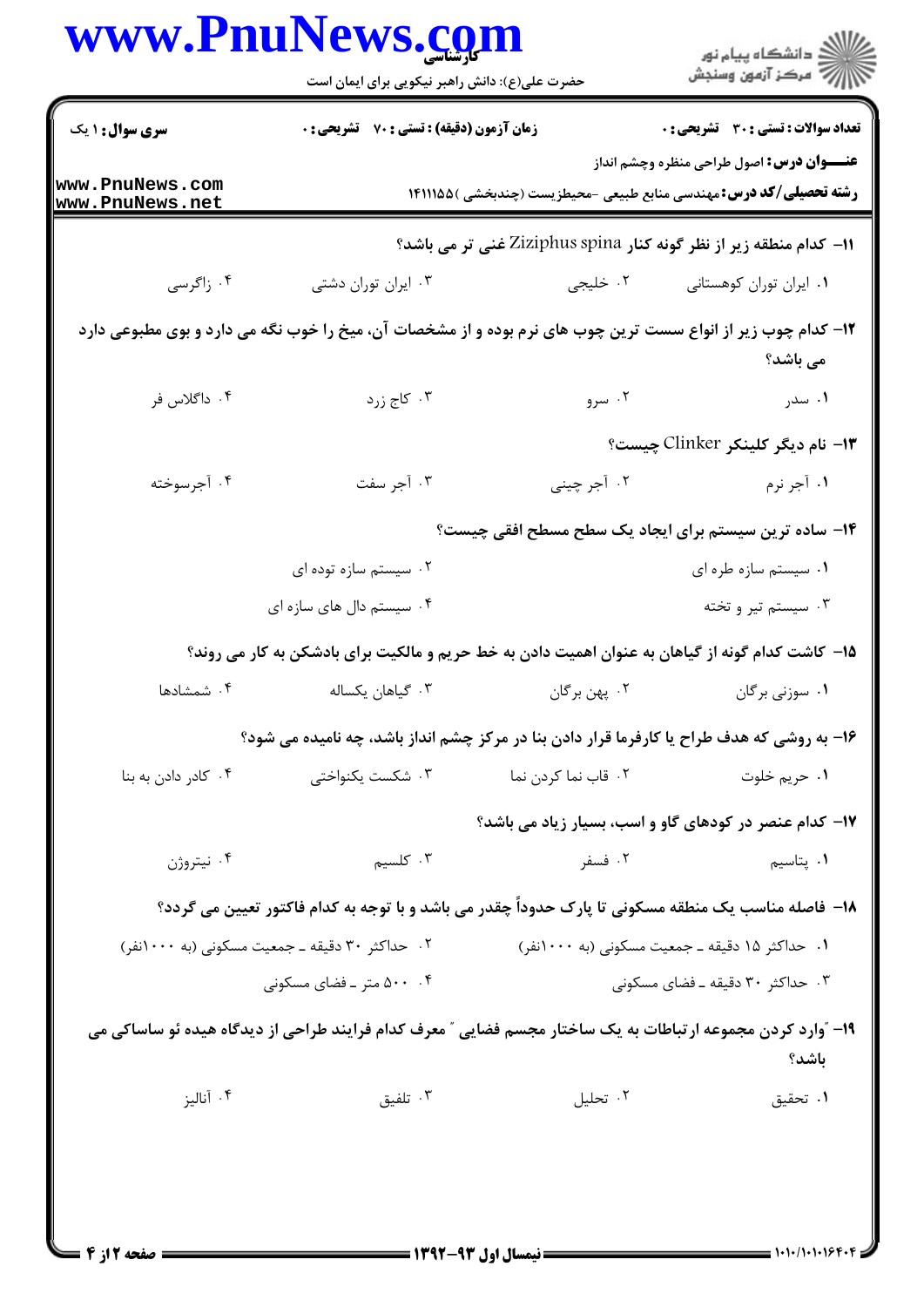|                                    | www.PnuNews.com<br>حضرت علی(ع): دانش راهبر نیکویی برای ایمان است                                             |                                                                                   | ≦ دانشڪاه پيام نور<br>7- مرڪز آزمون وسنڊش         |
|------------------------------------|--------------------------------------------------------------------------------------------------------------|-----------------------------------------------------------------------------------|---------------------------------------------------|
| <b>سری سوال : ۱ یک</b>             | زمان آزمون (دقیقه) : تستی : 70 گشریحی : 0                                                                    |                                                                                   | <b>تعداد سوالات : تستی : 30 ٪ تشریحی : 0</b>      |
| www.PnuNews.com<br>www.PnuNews.net |                                                                                                              | <b>رشته تحصیلی/کد درس:</b> مهندسی منابع طبیعی -محیطزیست (چندبخشی )۱۴۱۱۱۵۵         | <b>عنـــوان درس:</b> اصول طراحی منظره وچشم انداز  |
|                                    | <b>ا۲−</b> در ترمیم پوسیدگی درختان بهترین مواد جهت پر کردن محل حفره که غیررسمی و قابل انعطاف پذیر بوده چیست؟ |                                                                                   |                                                   |
|                                    | ۰۲ اورتان                                                                                                    |                                                                                   | ۰۱ سیمان                                          |
|                                    | ۰۴ محلول های نمک مس                                                                                          |                                                                                   | ۰۳ مواد مايع رنگي                                 |
|                                    |                                                                                                              | ۲۲- استاندارد طراحی فضای سبز، عرض پیاده روها را چند سانتی متر تعیین کرده است؟     |                                                   |
| ۰۴ حداقل ۱۴۰                       | ۰۳ حداکثر ۱۴۰                                                                                                | ۲. حداقل ۲۴۰                                                                      | ۱. حداکثر ۲۴۰                                     |
|                                    | ۲۳- برای روشنایی پله های فضای سبز، نور چراغ باید چگونه باشد و در چه ارتفاعی از سطح پله ها قرار گرفته باشد؟   |                                                                                   |                                                   |
|                                    | ۰۲ نور از بالا تابانده ـ ارتفاع ۲۰- ۴۰ سانتی متر                                                             |                                                                                   | ۰۱ نور از بالا تابانده ـ ارتفاع ۴۰-۶۰ سانتی متر   |
|                                    | ۰۴ نور از پایین تابانده ـ ارتفاع ۲۰-۴۰ سانتی متر                                                             |                                                                                   | ۰۳ نور از پایین تابانده ـ ارتفاع ۴۰- ۶۰ سانتی متر |
|                                    | <b>۳۴</b> - برای افزایش تعداد گل ها در گیاهان گلدار باید میزان درصد کدام عنصر زیر در خاک زیاد باشد؟          |                                                                                   |                                                   |
| ۰۴ نیترات                          | ۰۳ کربنات کلسیم                                                                                              | ۰۲ فسفر                                                                           | ۰۱ روی                                            |
|                                    |                                                                                                              |                                                                                   | <b>۲۵</b> پیتاک چیست؟                             |
|                                    |                                                                                                              | ۰۱ مرحله وارد کردن مجموعه ارتباطات به یک ساختار مجسم فضایی                        |                                                   |
|                                    |                                                                                                              | ۰۲ مرحله مشخص کردن نقاط یا محورهای دارای ارزش ویژه                                |                                                   |
|                                    | ۰۳ مرحله هایی که ماهیت طرح در ذهن طراح شکل می گیرد و آفرینش اندیشه طراح کامل می شود.                         |                                                                                   |                                                   |
|                                    |                                                                                                              | ۰۴ مرحله یهنه بندی سایت از نظر امکانات و محدودیت ها                               |                                                   |
|                                    |                                                                                                              | ۲۶– کدام اصل عامل تداوم حس حرکت بین عرصه های مختلف چشم انداز می باشد؟             |                                                   |
| ۰۴ اصل سادگی                       | ۰۳ اصل تعادل                                                                                                 | ۰۲ اصل ريتم و خط                                                                  | ۰۱ اصل تمرکز                                      |
|                                    |                                                                                                              | <b>۲۷- در کف سازی باغ راه ها در مناطق اقلیمی گرم باید از چه چیزی استفاده شود؟</b> |                                                   |
|                                    | ۰۲ آسفالت و شن دانه شکسته                                                                                    |                                                                                   | ۰۱ قطعات بتن کوچک                                 |
|                                    | ۰۴ قطعات بتنی پیش ساخته یا درز آبگیری                                                                        |                                                                                   | ۰۳ آسفالت و شن دانه بادامی                        |
|                                    |                                                                                                              | ۲۸- چمن مورد استفاده برای هوای آلوده شهرها چیست؟                                  |                                                   |
|                                    | Poa annua . v                                                                                                |                                                                                   | Cynosurus criststus .1                            |
|                                    | Lolim perenne.                                                                                               |                                                                                   | Poa pratensis . v                                 |